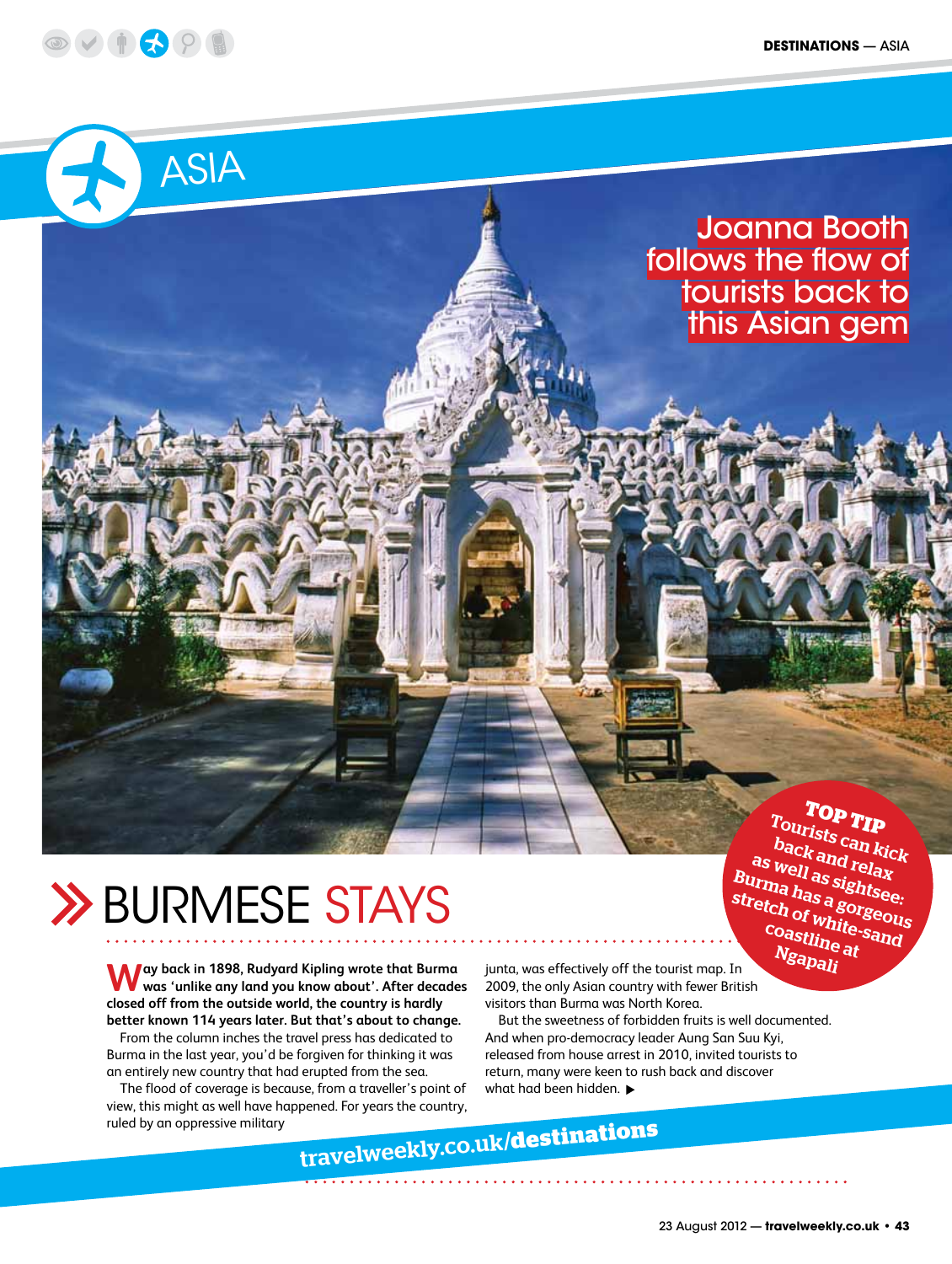• **SELL: UNTOUCHED** 

**BEAUTY**

There's something rather magical about Burma. Undoubtedly, its isolation has played a part in that – it's a novelty in itself to find a spot where, as a tourist, you're a novelty. Western brands are conspicuously absent – no McDonald's or Coca-Cola

#### ads – and, especially outside Yangon, western clothes are

rare, outnumbered by people wearing the traditional sarongtype longyi. For clients who like to indulge in holiday one-upmanship, it's definitely a boast-worthy destination.

But there's a more enduring appeal that will last beyond this first rush. Burma has a rich history and heritage, from its ancient temples to the relics of British colonial rule. It also boasts beautiful landscapes, from the Himalayas in the north to the Andaman Sea coastline on the west and south.

But such claims could be made of many countries. The Burmese people are key to its special quality – displaying a huge gentleness and friendliness. It can't

be a coincidence that the place is devoutly Buddhist. There's a saying that if you can't see a pagoda, you're probably not in Burma, and it's true that they are everywhere. Buddhist monks and nuns, clad in their signature robes of maroon and pink, can be spotted in every street. They make up around one in 80 of the population – all supported by the charity of their local communities.

There's a real warmth about the Burmese people that extends to tourists. It's evident in those who work in the industry – guides, drivers, hotel staff – but equally in those who don't.

> Even in Yangon, passersby were keen to chat and help, and in a village near Mandalay a local family beckoned us in to share a bowl of soup to celebrate their daughter's birthday. The fact almost everyone speaks good English means it's easy to interact. One of the simplest but most pleasurable experiences in the country is simply to sit in a tea house – the leisure activity of choice for the Burmese – and watch the world go by.

#### $\bullet$  **SEE: PEACEFUL PAGODAS**

**Yangon:** Formerly Rangoon, it's the country's business capital and largest city. Sedate in comparison with the hectic bustle of Bangkok or Delhi, the very centre is home to crumbling colonial mansions and thriving street markets – particularly in the India and Chinatown areas.

The major sight is the Shwedagon Pagoda. Countless statues of Buddha and elaborate temples surround a vast golden stupa, a structure housing Buddhist relics. Families wander from shrine to shrine, devotees pour water over statues of Buddha, and there are swathes of monks and nuns.

Less well known is the Reclining Buddha, a vast statue 216 feet long and 60 feet high. There's a raised platform at the foot end – perfect for photos and getting a good look at the intricate patterns on the soles of the feet. **Bagan:** One of Asia's most

remarkable archaeological sites. Rising above 15 square miles of wooded plains are the pointed roofs of 2,500 temples and pagodas, built between the 11th and 13th century when the city was Burma's capital. Tourists can venture inside to see tall statues and intricate wall paintings, but the breathtaking Kodak moment comes from balloon rides at dawn and dusk, with the panorama spreading out beneath you under a glowing orange sky.

**PASSPORT CONTROL** 

**SSPORT CUPPER** 

66 "Tourism is still young in Burma but there's already a beaten track for visitors – including Yangon, Inle, Bagan and Mandalay. But if clients have the time, it's well worth stepping beyond those honeypot areas to see other wonderful sights such as the Golden Rock in Mon state, the pre-Bagan capital at Mrauk U or to visit hill tribes at Kengtung in Shan state."

There's a lively market at local The entire Tripitaka – Buddhist

town Nyaung Oo, and the area is famous for its quality lacquerware, with beautiful vessels, both ornamental and useful, on sale. **Mandalay:** Sitting on the banks of the Ayeyarwady River, Mandalay is home to the Shwe Nandaw Kyaung Monastery, a beautifully intricate building made from teak, and the Kuthodaw Pagoda, known as the 'world's largest book'.

scriptures – are inscribed on 729 pillars, which are housed in lines of small white pagodas spreading over a five-hectare site. The city is famed for its gold leaf production, and visitors can go to small workshops to see the process of beating the metal into its paperthin state.

The results of their work often end up plastered on the large statue in the Maha Muni Pagoda, resulting in a considerable weight gain for Buddha. Even today, you can see the faithful queueing up

to affix small sheets of gold to Buddha's now somewhat chunky thighs.

**U Bein bridge**: Close to Mandalay, this teak walkway, dating back to the 18th century, stretches three-quarters of a mile across Lake Taungthaman. Recommend that clients take a boat ride out and walk back along it to get both angles for their photos – there's a fleet of small wooden craft ready and waiting at the shore. **Sagaing:** Just over the river from Mandalay, Sagaing's hills are scattered with more than 600 monasteries and nunneries. We started the morning by watching monks queue to receive their daily gift of food in a local village, and then headed to a nunnery to have a look around and talk to the gentle, shaven-headed ladies in their pink robes. Sagaing artisans are famed for their silverwork and pottery, so there are more opportunities to buy good-quality souvenirs.

**Inle Lake:** This tranquil spot in Shan State is famed for its floating villages and gardens, and its fishermen, who row their wooden boats standing up on one leg. It's also renowned for its woven silk items and paper parasols.

**FAST FACT** Burma's population is <sup>60</sup> million and there are four million pagodas. That's one pagoda for every 15 people

### **ASK THE EXPERTS**

## **GETTING THERE**

**Yaow Butwisate-Lok, Cox & Kings** "The Intha people indigenous to Inle Lake are farmers by trade, using the lake to produce local fruit and vegetables. Shan state cuisine is different to others in Burma, and there is no better way to experience the Intha traditions and cuisine than by taking part in a cooking demonstration with an Intha family in their home. Enjoy making local dishes such as mustard soup and mango salad, grilled fish in banana leaf and steamed ginger chicken."

#### **James Jayasundera, Ampersand Travel** "What I was

most struck by was the extraordinary efficiency of the Burmese people – they are incredibly competent and capable. It doesn't matter how silly or tricky the request. From being allocated the right seats on the plane or room in a hotel, to ordering unusual cocktails at the bar, it all comes out just right in the end without any fuss at all. Where Burma really stands out is the ground-handling and the guiding, both of which are fantastic."

#### **James Adkin, Explore**

There may not be a direct flight to Burma, but it's getting easier to get there.

**Thai Airways** flies more than twice daily from Heathrow via Bangkok, with fares starting from £706.

**Malaysia Airlines** flies twice daily from Heathrow via Kuala Lumpur, from £894.45.

When **Vietnam Airlines** started its direct services from Gatwick to Hanoi and Ho Chi Minh City at the end of last year, it opened up another route option to Myanmar, with connections from the two Vietnamese cities on to Yangon. Prices start from £785.

From October 3, **Qatar Airways** is joining the party. After a four-year absence, the carrier will resume operations, flying three times a week from Doha to Yangon. Return tickets from Heathrow start from £425.





![](_page_1_Picture_27.jpeg)